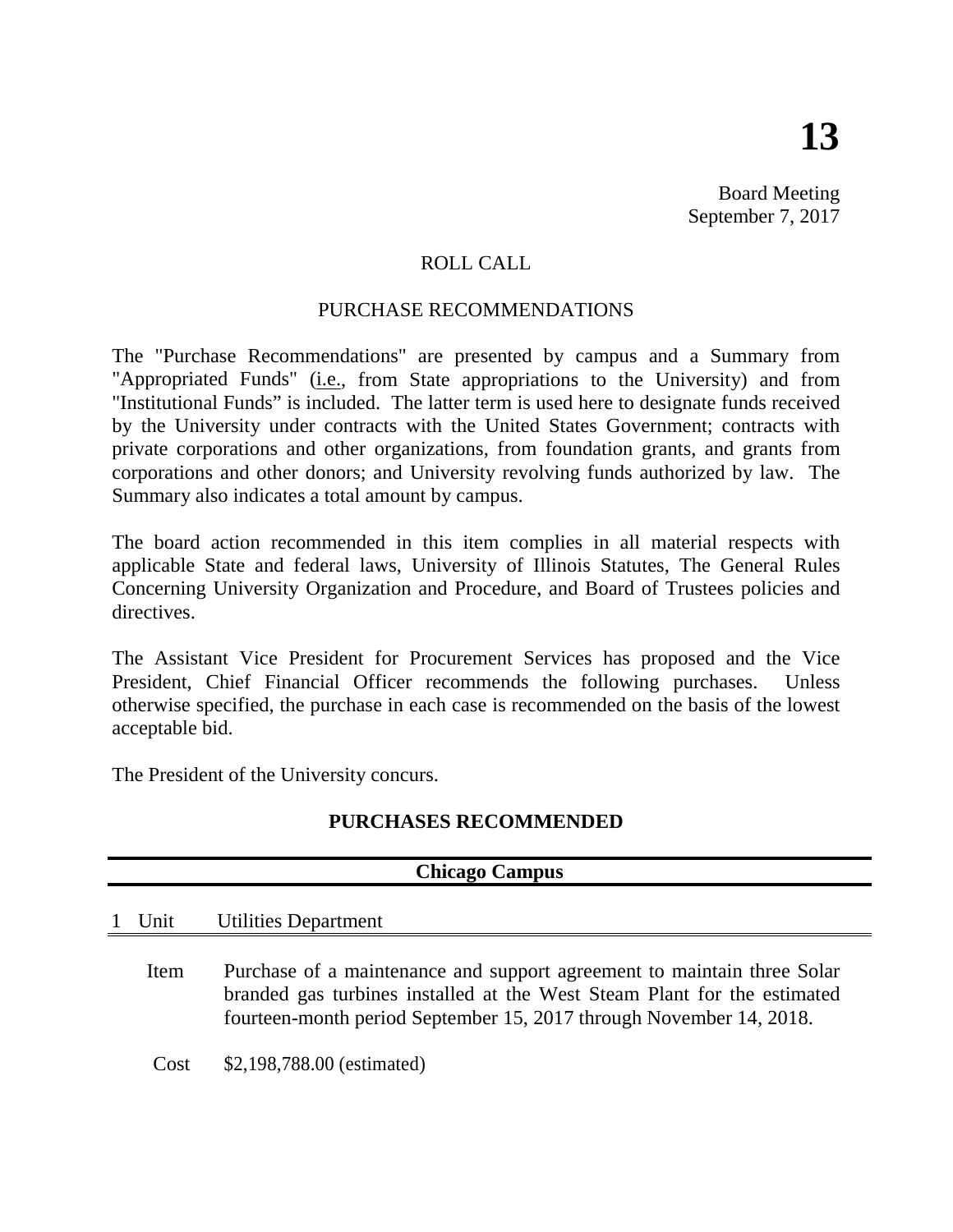Renewal Option: None

#### Vendor Solar Turbines, Inc., San Diego, CA

This purchase is considered a sole source because the vendor is the original equipment manufacturer and is the sole provider of compatible replacement parts, engineering expertise, and factory-trained personnel to perform the necessary maintenance and repair services. The equipment and replacement parts are also patented and not available from any other vendor.

The turbines covered under the maintenance and support agreement are used to generate electricity for the Chicago campus, as well as provide steam to the West Side Medical Center.

The pricing proposal is considered reasonable and acceptable based upon the historical cost for these services.

This purchase is subject to award notice, State Purchasing Officer approval and receipt of a waiver review or no-action taken from the Procurement Policy Board.

#### 2 Unit University of Illinois Health, Department of Administration

- Item To provide an enterprise solution for integrated clinical and financial electronic medical records system, in a vendor hosted model, for UIC hospital and ambulatory practices to support the coordinated delivery of services across UI Health for the period beginning December 1, 2017, through November 30, 2024.
- Cost \$62,033,681.00 (estimated)

| <b>Renewal Options:</b>                    |                  |
|--------------------------------------------|------------------|
| December 1, 2024 through November 30, 2025 | \$6,600,370 est. |
| December 1, 2025 through November 30, 2026 | \$6,930,249 est. |
| December 1, 2026 through November 30, 2027 | \$7,276,762 est. |

#### Vendor Epic Systems Corporation, Verona, WI

| Proposals Received                   | <b>Point Summary of Proposals</b> |  |
|--------------------------------------|-----------------------------------|--|
|                                      | (Maximum Score of 400)            |  |
| Epic Systems Corporation, Verona, WI | 350                               |  |
| Cerner Corporation, Kansas City, MO  | 276                               |  |
| AllScrips, Chicago, IL               | 266                               |  |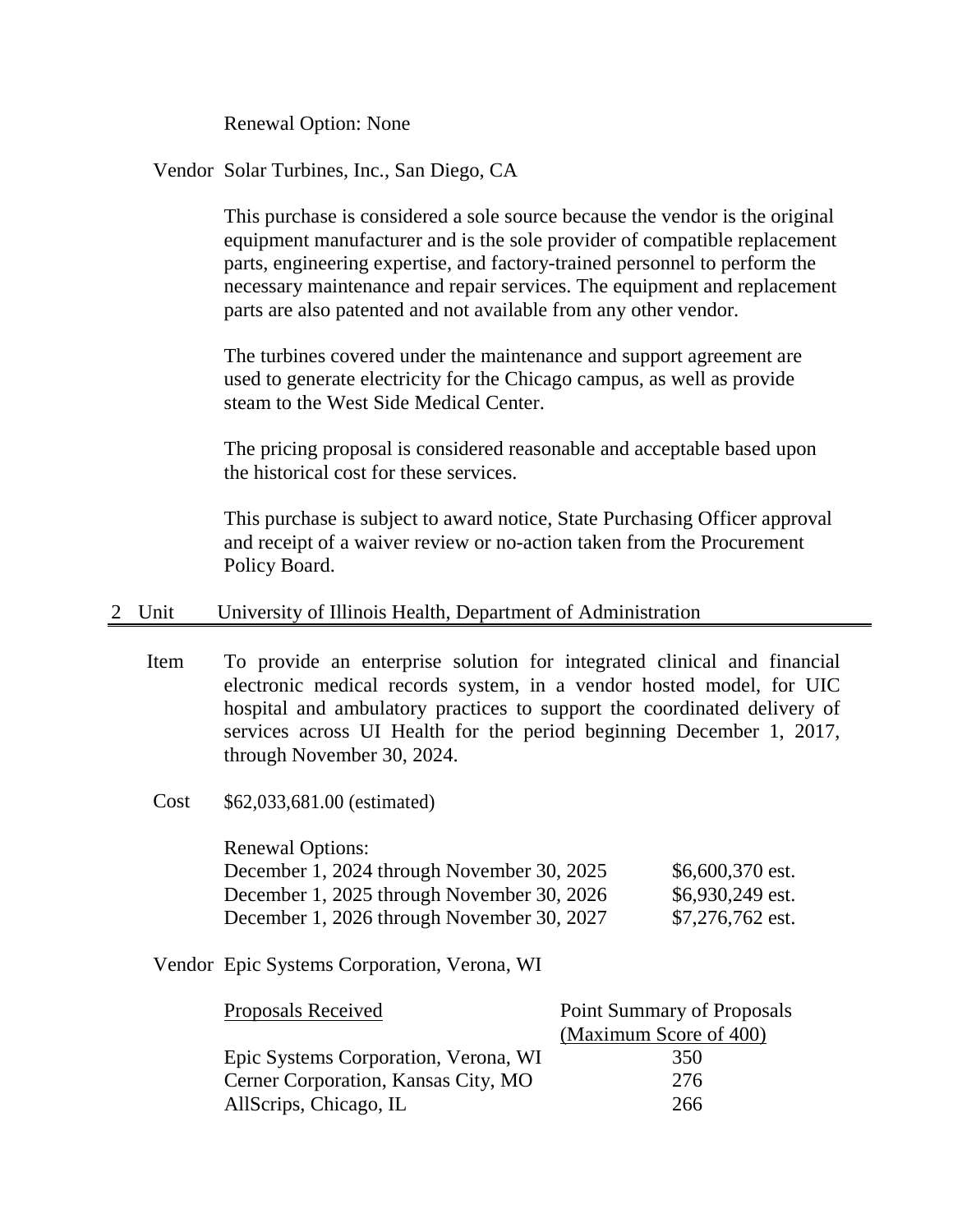Competitive solicitation procedures were followed in accordance with the Illinois Procurement Code.

Thirteen (13) potential proposers attended the pre-proposal conference. Four (4) firms submitted proposals; one firm was deemed non-responsive by the State Purchasing Officer. Epic Systems Corporation's proposal was the only proposal which met the 80% point ranking requirement on their technical evaluation to be asked to provide a product demonstration.

The Epic software was developed in collaboration with leading teaching and research organizations, Epic's proposal offered a system which will give UI Health access to best practices and lessons learned from a peer group of well-respected healthcare organizations across the country and around the world, including Cleveland Clinic, Johns Hopkins, Mayo Clinic, Stanford University, and Cambridge University Hospitals.

Approximately 40% of Epic community members are academic medical centers or teaching hospitals. System content and best practices from these and other community members organizations are built into this system that Epic will use as a starting point for UI Health's implementation. UI Health will build upon the success of other academic leaders and accelerate improvements in patient safety and quality of care.

The goal of the Integrated Information Infrastructure (3i) Request for Proposal (RFP) is that UI Health will have a single, natively integrated and patient record sharing platform to unify its facilities, support wellcoordinated care; increased ability to collaborate with outside agencies, and strengthened bottom line. With Epic's integrated system: information entered once is automatically available across UI Health; handoffs and transitions in care will be seamless; financial performance between clinical and revenue cycle will be improved; evidenced-based decision support will be provided; there will be embedded support for teaching and research workflows.

Epic is being recommended for award based on the quality of their technical response and product demonstration to meet the evaluation criteria as specified in the RFP. The specific systems targeted in this project include: Core Inpatient; Core Ambulatory; Revenue Cycle (Inpatient and Ambulatory); Support Departments; Analytics and EHR Vendor Hosting.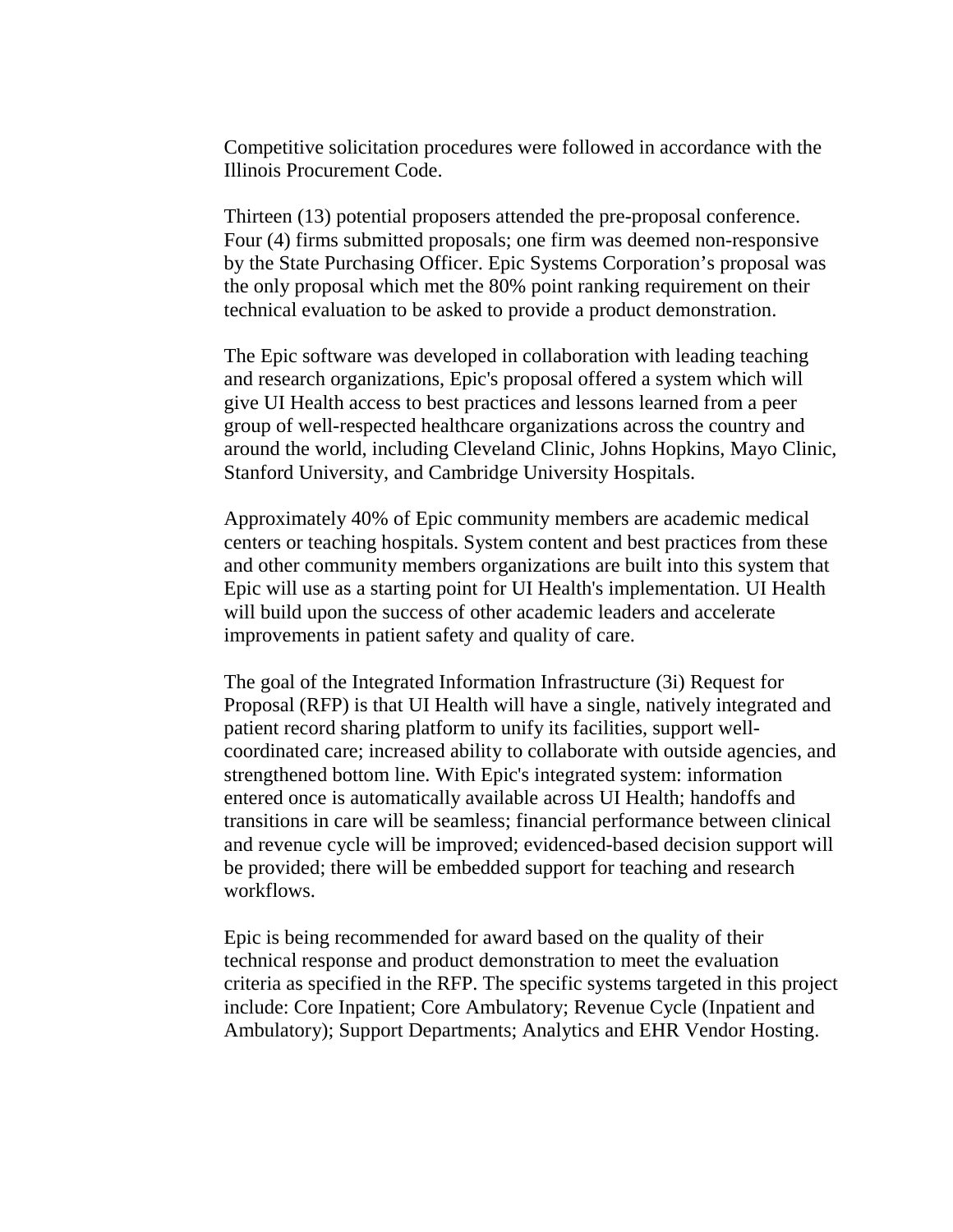The price is considered reasonable and acceptable. A best and final offer request was made which resulted in an estimated savings of \$4,249,745 from the originally submitted pricing proposal.

This purchase is subject to award notice, State Purchasing Officer approval and receipt of a waiver review or no-action taken from the Procurement Policy Board.

#### **RENEWAL OPTIONS RECOMMENDED**

# 1 Unit University of Illinois Hospital & Health Sciences System (UIHHSS) Department of Surgical Services Item Renewal option to purchase Medtronic patented medical products from nine specialized Medtronic product lines beginning September 20, 2017 through September 19, 2018. The product lines include 1) Medtronic Percutaneous Coronary Intervention: stents, guidewires, catheters used in Cath Lab and in heart surgeries. 2) Medtronic Coronary Diagnostic Products: stents, guidewires, balloons and catheters. 3) Medtronic Spine Products: screws, plates, bits, burs, Infuse used in spinal surgery. 4) Medtronic Peripheral Interventional Products: catheters and stents used in interventional procedures. 5) Medtronic Cardiac Rhythm Management: pacemakers and defibrillators. 6) Medtronic Perfusion Equipment and disposables: cannula, catheters, adapters. 7) Medtronic Synthetic Bone: Mastergraft™ biologic bone products. 8) Medtronic Kyphon: Kyphoplasty™ balloon and cement used in spinal procedures. 9) Medtronic Osteotech: Magnifuse<sup>™</sup> demineralized bone matrix (DBM), Graftech DBM, bone spacers. Cost \$4,000,000.00 (estimated) Renewal Option: This is the last renewal option available **Chicago**

Vendor Medtronic, Inc., Minneapolis, MN